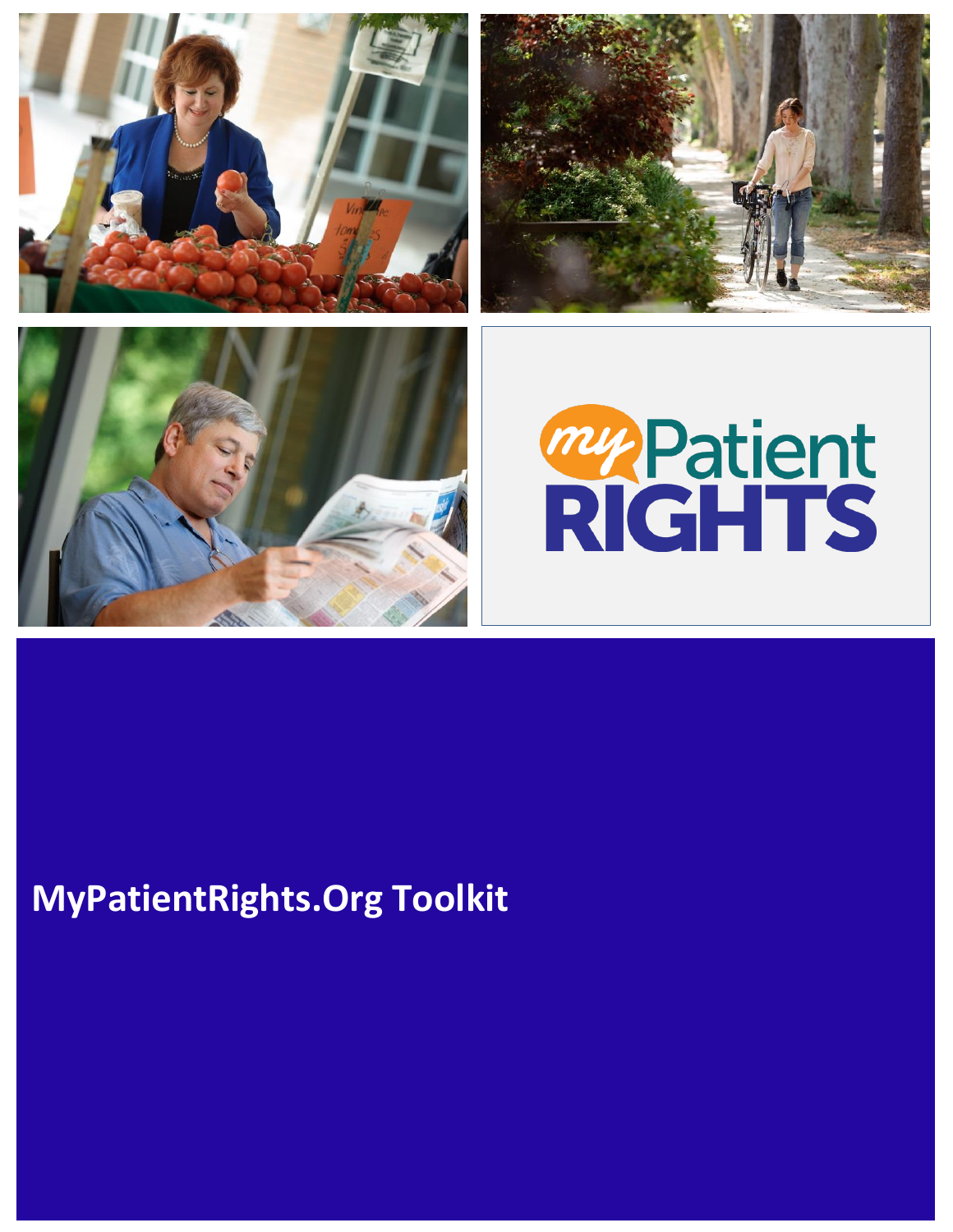# my Patient RIGHTS

### *Sample Website Content*

### *Know Your Rights. Access the Health Care You Need.*

MyPatientRights.org is an online resource helping patients access the care they need and deserve. It is available to help patients who have experienced denials, delays, high-out-of-pocket costs, out-ofnetwork charges and other barriers to quality, affordable health care from their health plans. By learning your rights and how to file a complaint through My Patient Rights, you are helping change the system and keep all patients healthy.

My Patient Rights helps you:

- Learn your rights as a patient
- Stay informed about important health care news
- File a complaint with your health plan
- File a complaint with the *right* state government agency
- Share your story

Visit [www.MyPatientRights.org](http://www.mypatientrights.org/) to learn how to exercise your right and demand the quality health care coverage you need and deserve.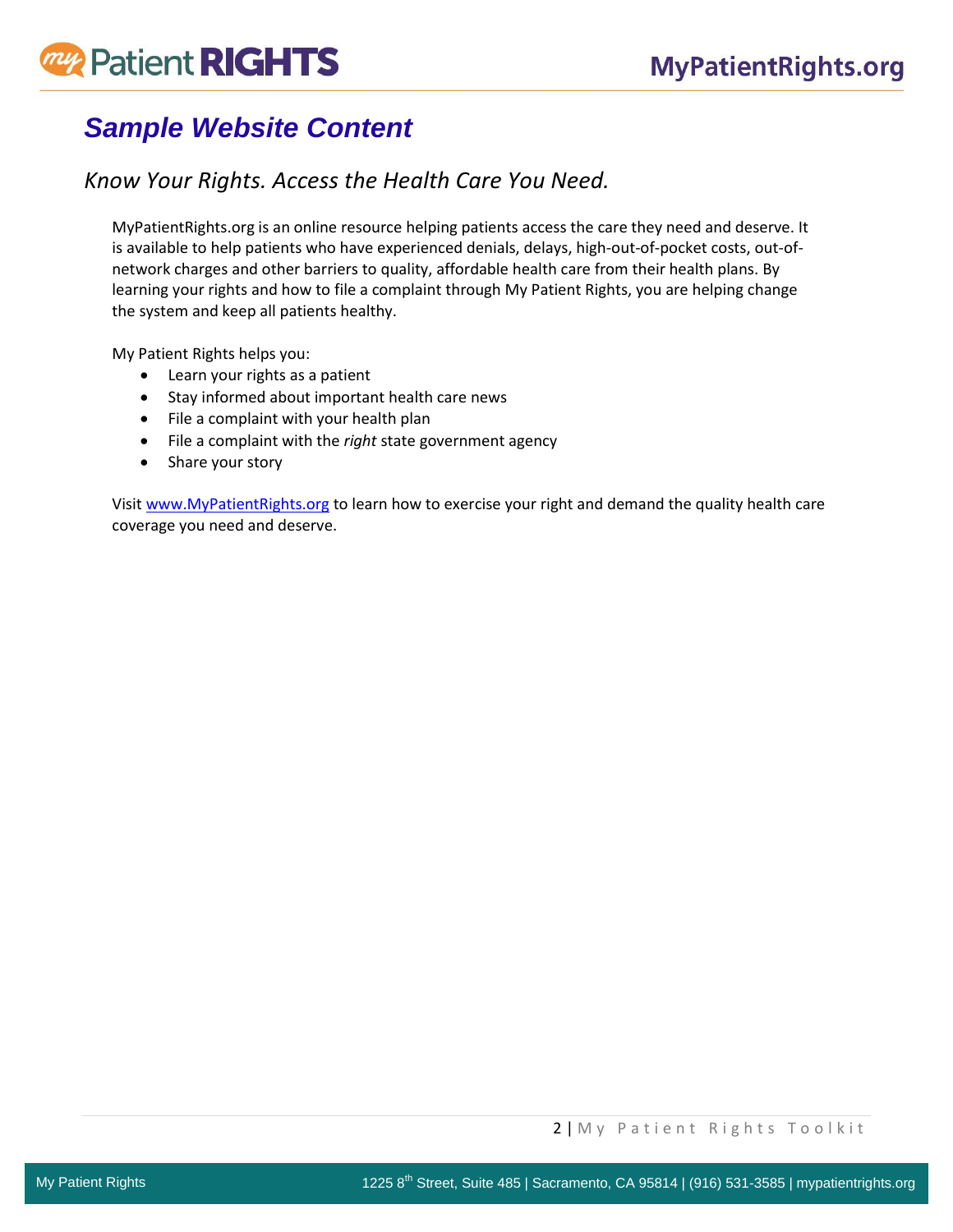# **Patient RIGHTS**

# *Sample Social Media Content*

There are many social media channels you can use to get the word out about this valuable for patients. We have provided sample posts for your Facebook and Twitter channels. You can also repurpose this content for Google +, Pinterest, Instagram and other social channels.



- Denied health care coverage? Facing delays accessing a specialist? Denied access to prescription medicines? @MyPatientRights can help!
- Your physician isn't covered by your health plan and you've been billed for the cost. What do you do? File a complaint. Visi[t @MyPatientRights](http://www.mypatientrights.org/) to learn more.
- Have you been denied health care coverage? Learn your rights, share your story, file a complaint! @MyPatientRights can help you navigate your health plan to ensure you get the care you need and deserve.
- Many patients are not only fighting a painful illness, they are fighting to get the health care they need. @MyPatientRights was created to make sure they don't have to fight alone. Visit [www.MyPatientRights.org](http://www.mypatientrights.org/) to learn more.



#### *Twitter*

- #HealthAccess denied? Help is here. [www.MyPatientRights.org](http://www.mypatientrights.org/) via @MyHealthRights
- Have you been denied #HealthCare coverage? @MyHealthRights can help you learn your rights & get the care you need.
- Facing delays seeing a specialist? Denied prescription medicines or a crucial treatment? Visit @MyHealthRights today.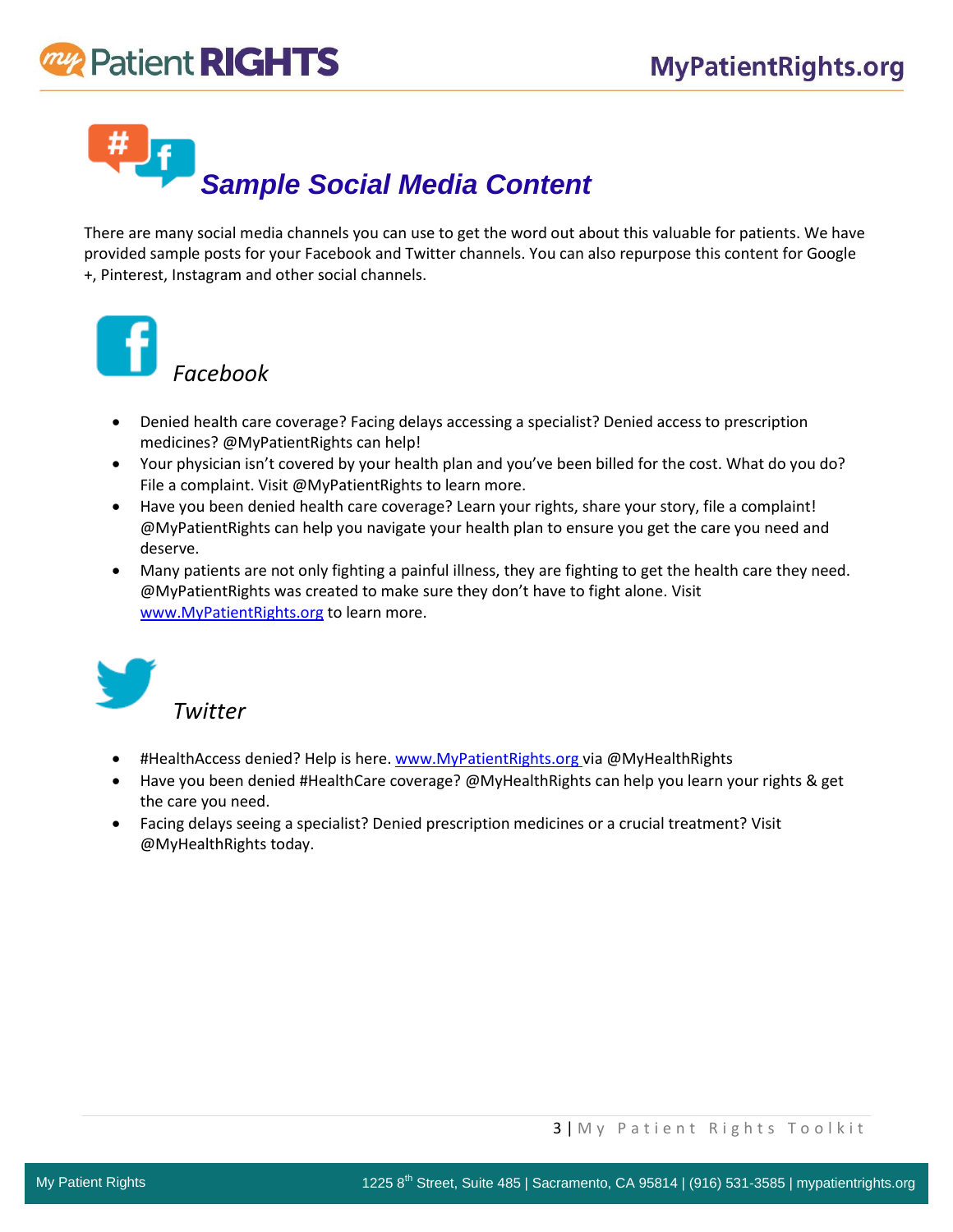# **my Patient RIGHTS**

### *Sample Newsletter Content*

### *Not getting the health care you need? File a complaint via MyPatientRights.org*

Patients across the state – particularly those needing specific specialists, medicines or treatment – are not always accessing the care they need and deserve; often, because they don't know where to begin. It's important to know there is a resource available to help patients who have experienced denials, delays, high out-of-pocket costs, out-of-network charges and other barriers to quality, affordable health care from their health plans.

Inspired by real patients frustrated with inability to access the care they need, the California Chronic Care Coalition launched [www.MyPatientRights.org](http://www.mypatientrights.org/) to help patients learn their rights, know where to go to get the answers they need and file a complaint with their health plan and state government agency.

By channeling patients' complaints through their state's regulatory agency, MyPatientRights.org is informing decision makers about the pattern of issues, delays, problems and denials patients face in their state's current health care system. The state agencies will motivate needed changes in the health plans and ultimately ensure affordable access to quality coverage.

Help to improve patient education and increase the accessibility, affordability and quality of the health care that all patients deserve by taking one simple step: file a complaint.

Visit [www.MyPatientRights.org](http://www.mypatientrights.org/) for more information.